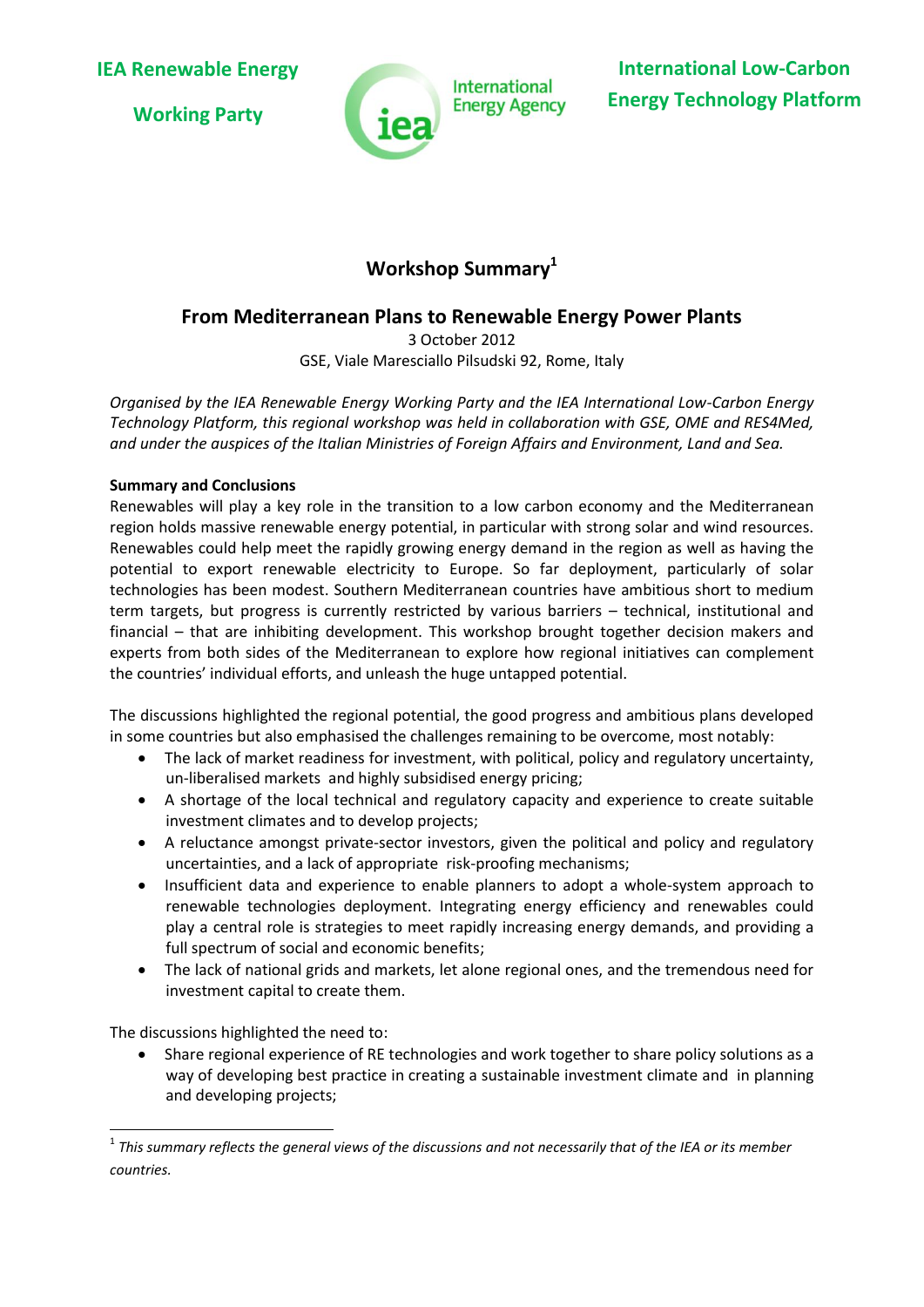**Working Party**



- Develop a coherent financing model, with a coordinated regional approach from the development banks to off-set political risks and so enable private-sector investment;
- Ensure that projects are developed in a way that allocates benefits, including technology transfer and local content/job creation, equitably among the parties; this is essential for generating continuing domestic support.
- Articulate, a long-term vision for a harmonized regional (EU/MENA) market which is an essential factor in attracting investment, even if progress toward this is of necessity to be made gradually in stages over decades; and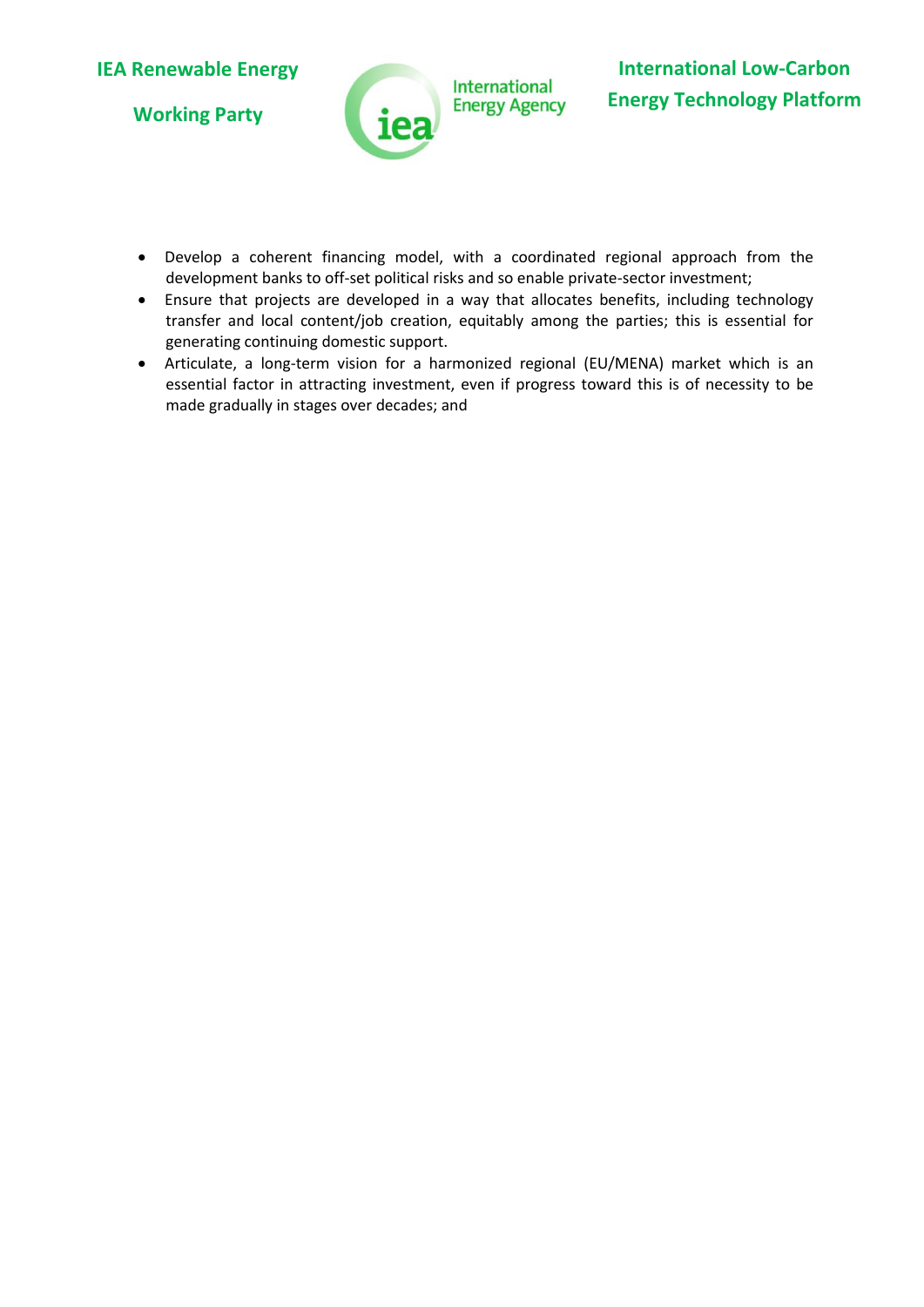**Working Party**



#### **Introduction**

Renewables will play a key role in the transition to a low carbon economy, passing from today's share of 20% of global electricity generation to 57% in 2050. But the challenge to reach this goal is huge - in absolute numbers, electricity generation from renewables will need to increase by around 20 000 TWh – this is roughly equivalent to the entire world electricity generation today. Non-OECD countries will account for two-thirds of this generation. The Mediterranean region holds massive renewable energy potential, in particular with strong solar and wind resources. Over 1 GW of wind farms operate in North Africa, mainly in Egypt, Morocco and Tunisia. Solar technology deployment is however relatively slow on the southern shore with only 20 MW of CSP installed and 160 MW under development in Morocco. Small CSP fields, 20 MW each, are also in operation in Algeria and Egypt.

The population of the Southern Mediterranean contries is expected to grow at a rate of some 6-9% per year from now until 2030, adding some 80 million people. This will result in increasing power demand (about 5% per year from now until 2030). This growth in demand coupled with a strong need for rural electrification and the potential for exporting clean electricity to Europe, should provide added stimulus to renewable energy (RE) technology deployment. Southern Mediterranean countries' targets for RE technologies deployment in the short-to-medium term are very ambitious (see Annex 1, Table 1), but despite the favourable potential, various barriers (e.g. technical, institutional, financial and market risks) are preventing the Mediterranean region from accelerating the deployment of renewable energy technologies.

North Africa has the potential to become a major exporter of renewable energy to Europe which has ambitious energy security and climate goals of its own. In a context of global economic crisis and regional instability due to political changes, realizing the opportunities for trade in power could have major economic benefits on both sides of the Mediterranean, with improved energy supplies and employment opportunities.

This workshop intended to explore how Mediterranean wide initiatives can really complement the countries' individual plans to deploy RE technologies in the short-to-medium term, as a response to electricity demand increase as well as an opportunity for green economic growth. In short, this workshop explored how to go from Mediterranean plans to RE power plants in Southern Mediterranean countries. To respond to this challenge, the workshop included three panel discussions that respectively discussed:

- The added value of ongoing regional initiatives;
- The Action Plans in the Southern Mediterranean Countries; and
- What is needed to unlock investment: the Industry stakeholders' views.

For many months now, the IEA International Low-Carbon Energy Technology Platform has worked closely with countries of the Mediterranean, in particular Italy and Morocco, building momentum to support efforts to deploy renewable energy technologies. This workshop report aims to summarise stakeholders' views on regional specific barriers to RE technologies deployment and provide recommendations on what needs to be done to unlock the situation.

## **Panel 1: The added value of regional initiatives**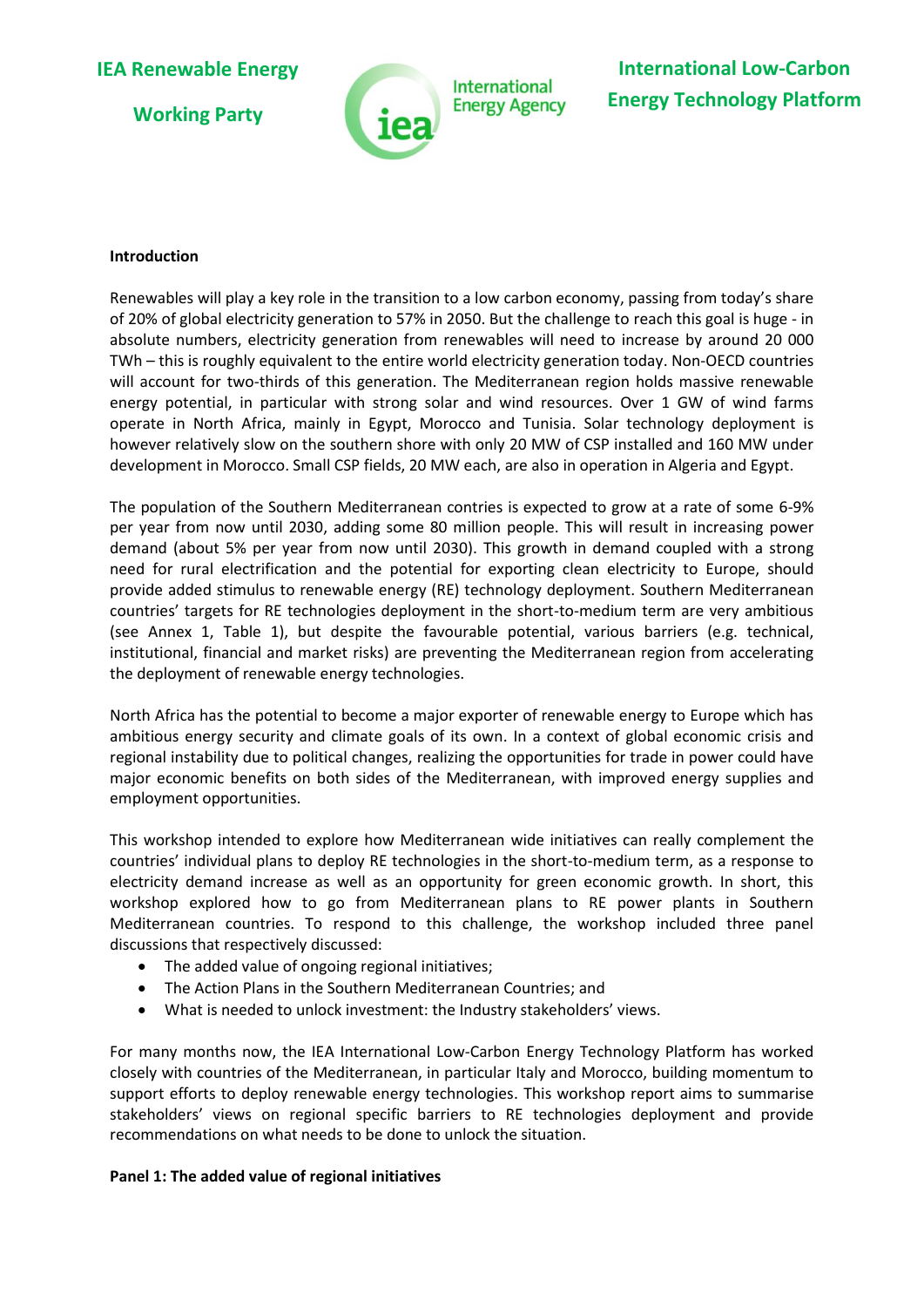**Working Party**



## *Chaired by Roberto Vigotti, Vice-Chairman of the IEA Renewable Energy Working Party (REWP)*

Participants to this panel included representatives from the following regional entities:

- Sotiris Varouxakis, Deputy Secretary General, Union for the Mediterranean (UfM);
- Fabian Wigand, Analyst Strategy, Desertec Industry Initiative (Dii);
- Fabio Tambone, General Coordinator, Medreg;
- Michelangelo Celozzi, Secretary General, Med TSO;
- Jean Kowal, CEO, Medgrid; and
- Kamel Esseghairi, Executive Director, Arab Platform for Renewable Energy and Energy Efficiency (APFREEE).

There are many barriers to sustainable deployment of renewables in Southern Mediterranean: lack of market readiness, instability due to political changes, difficulties to access financing due to political risks and remaining uncertainty over policy and regulatory frameworks. The Mediterranean initiatives represented in this panel aim to (1) create an integrated large-scale private sector driven market for REEE; (2) develop regional specific regulatory and investment frameworks informed by best practices; (3) catalyse regional stakeholders' collaboration; and (4) further integrate the grid in the Mediterranean area (North-South and South-South). The panel discussed how these initiatives plan to actually achieve their ambitious objectives and how these initiatives can support the achievement of individual countries' targets.

The concept of a "Mediterranean Energy Community" was mentioned by almost all panel participants as the main objective that the Mediterranean region should aim for, in the short-tomedium term. The initiatives focus on different stakeholder groups – public, private or sectoral, but each has identified one common critical element: set the right conditions for renewable energy technology deployment by identifying most efficient regulatory and policy frameworks. In support of this effort, roadmaps are being developed, notably by the UfM and Dii.

The Mediterranean renewable energy collaboration was reinforced by the European Union Directive 2009/28/EC on the Promotion of the Use of Energy from Renewable Energy Sources. Article 9 of the Directive regulates joint projects between European Union Member States and third countries to reach the EU 2020 goals. While this framework is recognised as an efficient tool to facilitate investments, panel participants indicated the need to go beyond this and aim for an integrated renewable energy market in the Mediterranean.

Over the past decade, the creation of these regional initiatives has provided platforms for interested stakeholders to meet regularly and exchange policy best practices, build consortia to undertake projects on the ground, build local stakeholders capacity, and draw the attention of Mediterranean policy makers to the needs and opportunities around renewable energy technology collaboration in the region. Of particular interest is the issue of high-voltage, presumably direct-current lines, that could connect North-Africa to Europe. The current lines, mostly used to export electricity from Spain to Morocco, do provide some room for initiating north-south electricity trade, but would rapidly become insufficient to carry on large amounts of clean electricity to Europe.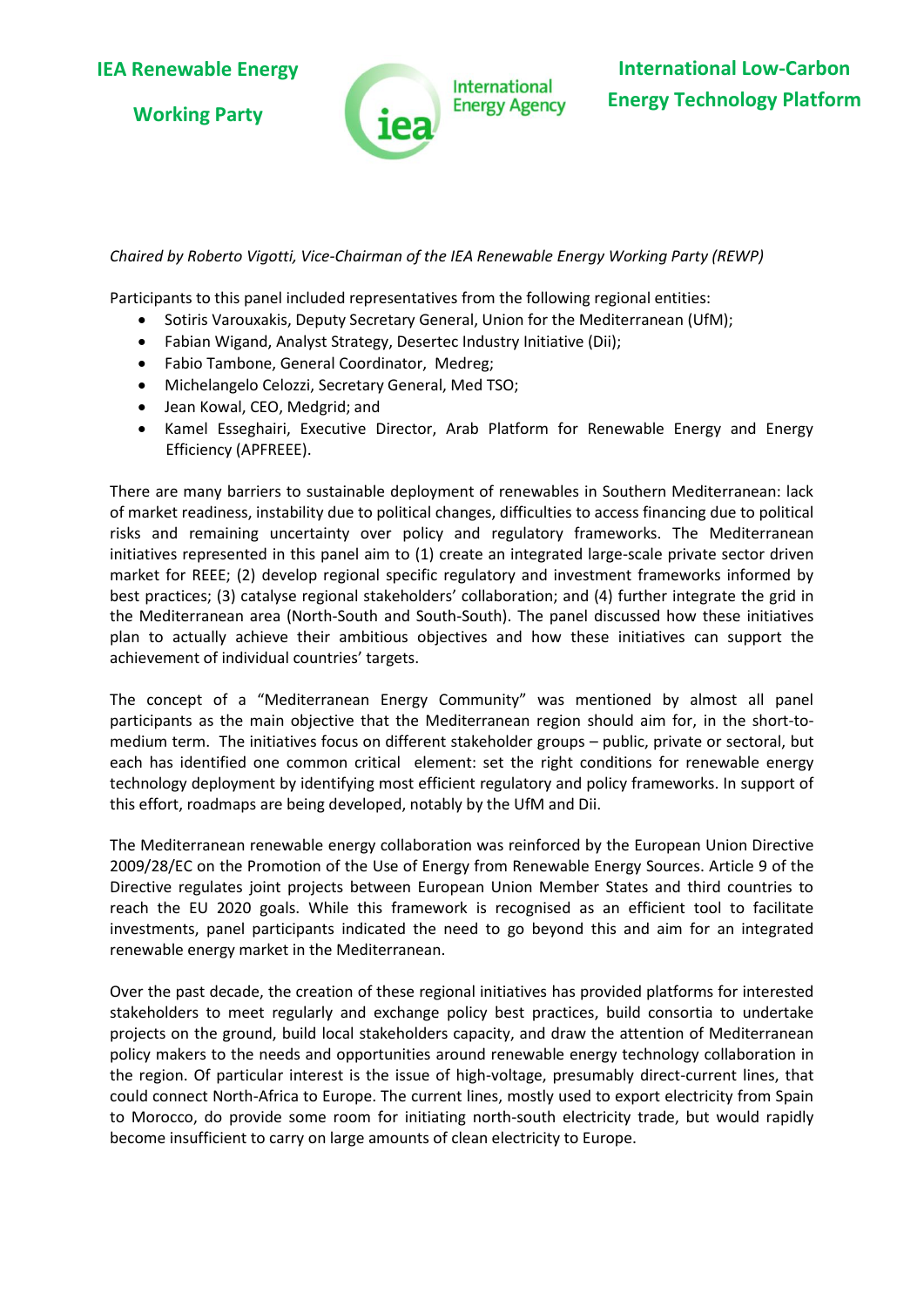**Working Party**



Discussions highlighted some issues that should be addressed to strengthen the sustainable deployment of renewable energy technologies in the Mediterranean, they include:

- Coordinate better with investment and multilateral development banks, such as the European Bank for Reconstruction and Development (EBRD) and the European Investment Bank (EIB);
- Promote further an integrated approach to the deployment of renewable technologies, in particular solar technologies;
- Encourage a political commitment be taken to build momentum of these regional initiatives efforts, possibly at the occasion of the upcoming UfM Ministerial meeting scheduled in 2015.

## **Panel 2: The Action Plans in the Southern Mediterranean Countries**

*Chaired by Cedric Philibert, Medener*

This panel comprised the following representatives:

- Ehab Ismail Ameen Abdalla, General Manager Planning Dept., New and Renewable Energy Authority, Egypt;
- Khairy Agha, Executive Director, Renewable Energy Authority of Libya; and
- Nabil Saimi, Director International Cooperation, Moroccan Agency for Solar Energy, Morocco

A presentation was also sent by the Tunisian agency for energy management (ANME).

The aim of this panel was to get an overview of how Southern Mediterranean countries translate their renewable energy targets into action plans, recent developments and difficulties these countries face in the implementation of these plans.

In Egypt, renewable energy is considered as a priority. The country plans for 20% generation from renewables by 2020. In July 2012, Egypt adopted a plan for solar – 3500MW by 2027 (2800 MW CSP; 700MW PV). 67% investment is intended to come from the private sector with substantial support from the government, notably in allocating lands. In implementing its plan, Egypt collaborates substantially with the European Union, banks, such as KfW, and foreign companies (notably Italian). The main difficulties identified in the implementation of the national action are the following:

- difficulty to access sustainable financial resources;
- the unit price of RE electricity is still substantially higher than from traditional fossil fuels.

In Libya, renewables are less developed than in other countries of the region. Solar and wind technologies are meant to take the biggest share of renewables in the Libyan energy mix, and the government intends have an integrated approach, including both renewable energy technology deployment and energy efficiency measures. To date, there are no targets for renewables. Presently theres is no generation, but the prospects are for 10% of overall power generation by 2025 including: 1000MW from wind; 400 MW from CSP; and 800 MW from PV. If such targets were to be reached, this would lead to saving of 2.9 million barrels of oil per year and so provide a significant financial return. Libya wants to become an exporter of clean energy. The main barriers identified are the following: capacity building; policy; infrastructures; finance mechanisms.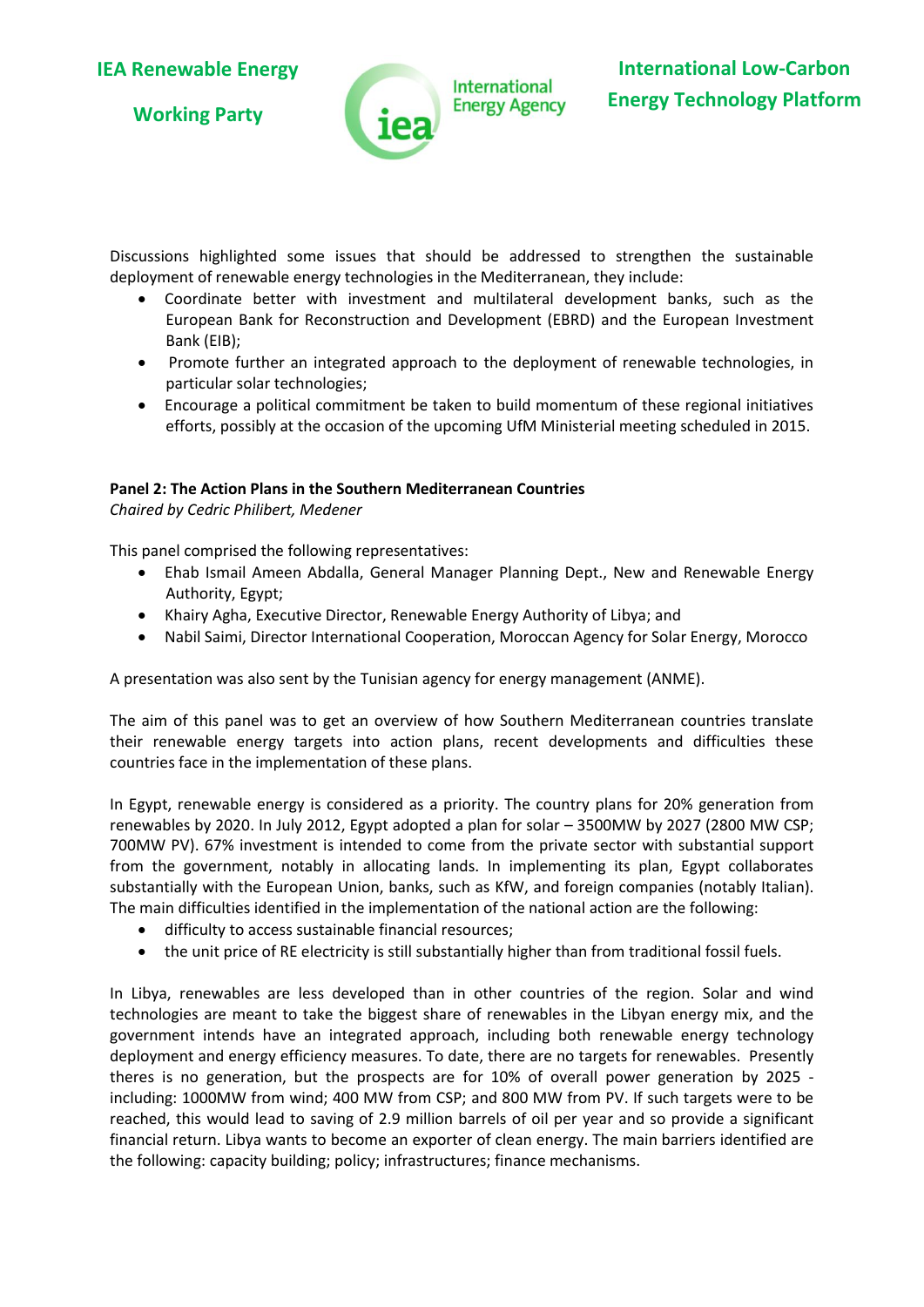**Working Party**



Today the electricity market is a monopoly and the price of electricity is very low – therefore it is hard to assess the risks related to renewables deployment. Libya has developed a work programme in 3 phases

- 1. By 2015: capacity building, development of supporting policies, launch of pilot projects, collaborative efforts;
- 2. By 2025: develop private sector, create a market for renewables;
- 3. By 2050: large scale deployment of REN.

The country already has acollaboration with a Spanish company on wind energy and the Government plans to build awareness on clean energy, notably through energy efficiency programmes in high schools.

In Morocco, the Government has made a very strong commitment to deploy renewable energy technologies, in particular wind and solar, with for both technologies to reach 2 000 MW by 2020. The first phase of the Ouarzazate CSP power plant was launched in late September 2012 (160MW). For wind, 300MW are currently in operation and 1000MW in preparation. Two issues are identified as slowing down the country's capacity to deploy renewable technologies faster. First, there is a lack of capacity from local institutions to enable the development of sustainable renewables projects. Secondly, there is a need for bankable business models for renewables projects which provide local electricity supply and employment opportunities, while at the same time providing a contribution to Europe's clean energy targets at lower costs

Overall, on a question related to export plans for the Southern countries to the Northern side of the Mediterranean, all three speakers indicated that the priority should be given to satisfy local needs.

#### **Panel 3: Industry Stakeholder's Views – What is needed to unlock investment?** Chaired by Paolo Frankl, Head Renewable Energy Division IEA

This panel was comprised of representatives from utilities, system operators, manufacturing companies, developers and investors including: Abengoa Solar; Egyptian Electricity Transmission Company; Enel Green Power; E.ON Climate & Renewables; European Solar Thermal Electricity Association; First Solar; Global Wind Energy Council; Medrec; PwC; Res4Med; RWE Innogy; TuNur; Turkish Electricity Transmission Corporation; Vestas

From the discussions, the main barriers to private sector's investment in renewable projects in Southern Mediterranean can be summarised as follow:

- **Policy and regulatory issues:** there is a lack of clarity and objectives for national policies as regards to renewables and fossil fuel subsidies. Regulatory frameworks are not sufficiently stable to allow investments, and support schemes are changing too rapidly in the short term. Besides, in most Southern Mediterranean countries, the market is not yet liberalised.
- **Market readiness and environment favourable to investments:** multilateral development banks need to further cover the risks, notably EIB. Besides some technologies are perceived as risky for investment, notably less mature technologies such as CSP and off-shore wind. In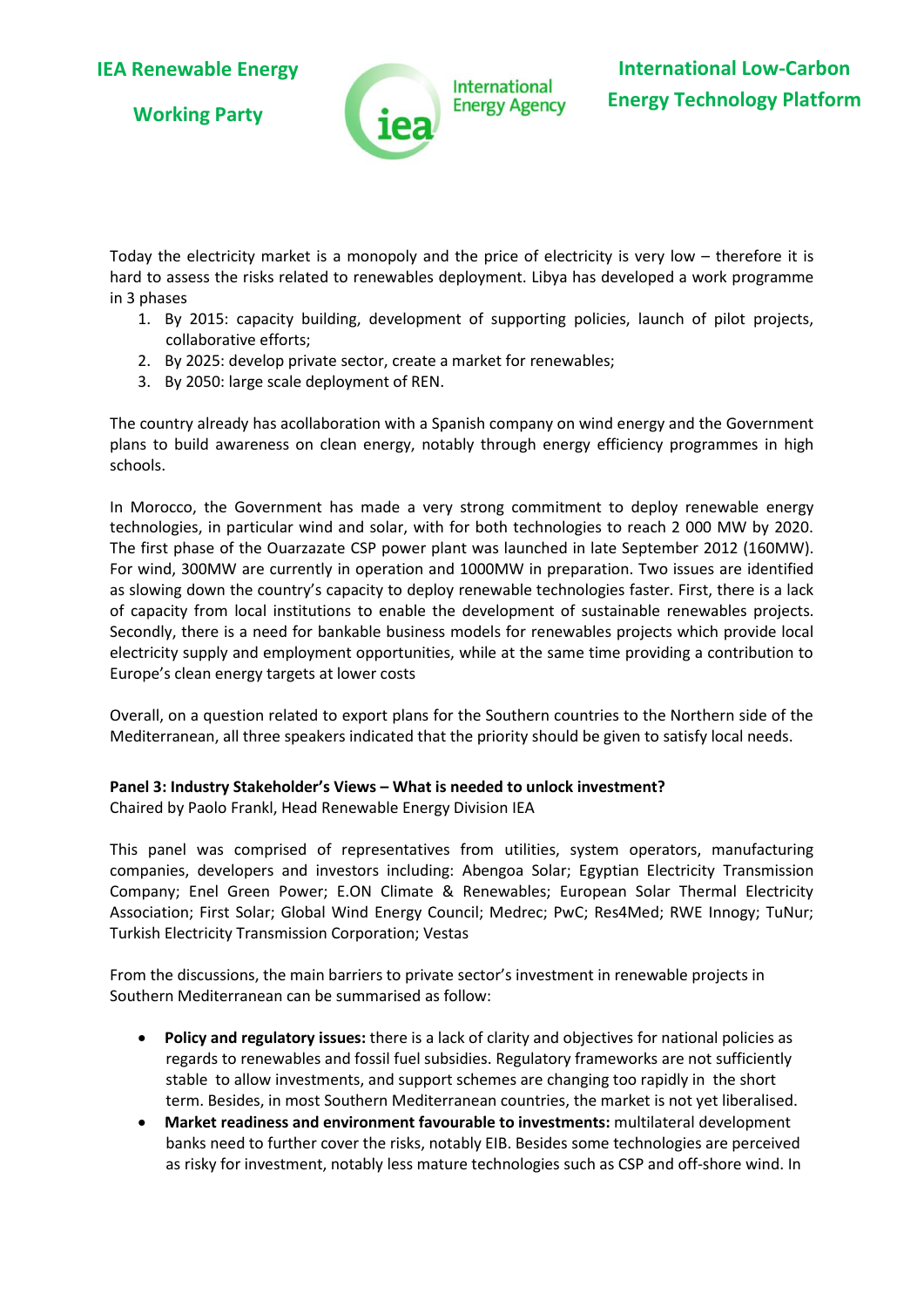**Working Party**



addition, although there is growing interest from institutional investors, they are looking for secondary assets and are not willing to take construction risk.

 **Operational issues:** renewable energy projects take time to be developed (usually 5 years for solar technologies) and it implies that the project needs to be adjusted several times to adjust to financing, regulatory frameworks, land use, etc. Another issue identified is the question of where to invest now that North Africa is a very attractive market for foreign investment and is a very crowded investment space.

#### **Recommendations by the Chairs:**

Roberto Vigotti:

- This is a key period for the North African region that wants to create their own local industries;
- There is a pressing need to encourage South-South interconnections;
- There is a key role for the IEA in bringing policy and technology insights;

Cedric Philibert:

- Renewable energy projects must be inclusive of energy efficiency measures;
- The continuing subsidies to fossil fuels is a key barrier to renewable technology deployment;
- Capacity building and knowledge sharing between EU and South Mediterranean countries is crucial;
- In the long term, the EU will need import of clean electricity that could come from the South Mediterranean countries – despite that, renewables power generation produced in the South should be designed firstly for local needs.

Paolo Frankl:

- The main issue is the risks related to investment in renewables in the South Mediterranean. The discussions in the workshop suggest a series of recommendations:
	- $\circ$  Short term: more knowledge sharing is needed especially from the finance and bank sector – with the aim of developing financeable business models;
	- o Medium term (5 years time): improve regulatory certainty fossil fuels subsidies are a problem, but there is a need to remove them properly taking into account the social/economic impacts. There is a need to create the right framework to build bilateral trust – and good pilot projects to build investors' trust;
	- $\circ$  Long-term: create a long-term vision for a unified market. The European market was created in 1992 but still needs time to be fully integrated. The political will is key – the UfM Ministerial in 2013 can play a crucial role in forging this vision.

#### **Conclusions and Way Forward**

**Ambassador Richard Jones**, Deputy Executive Director of IEA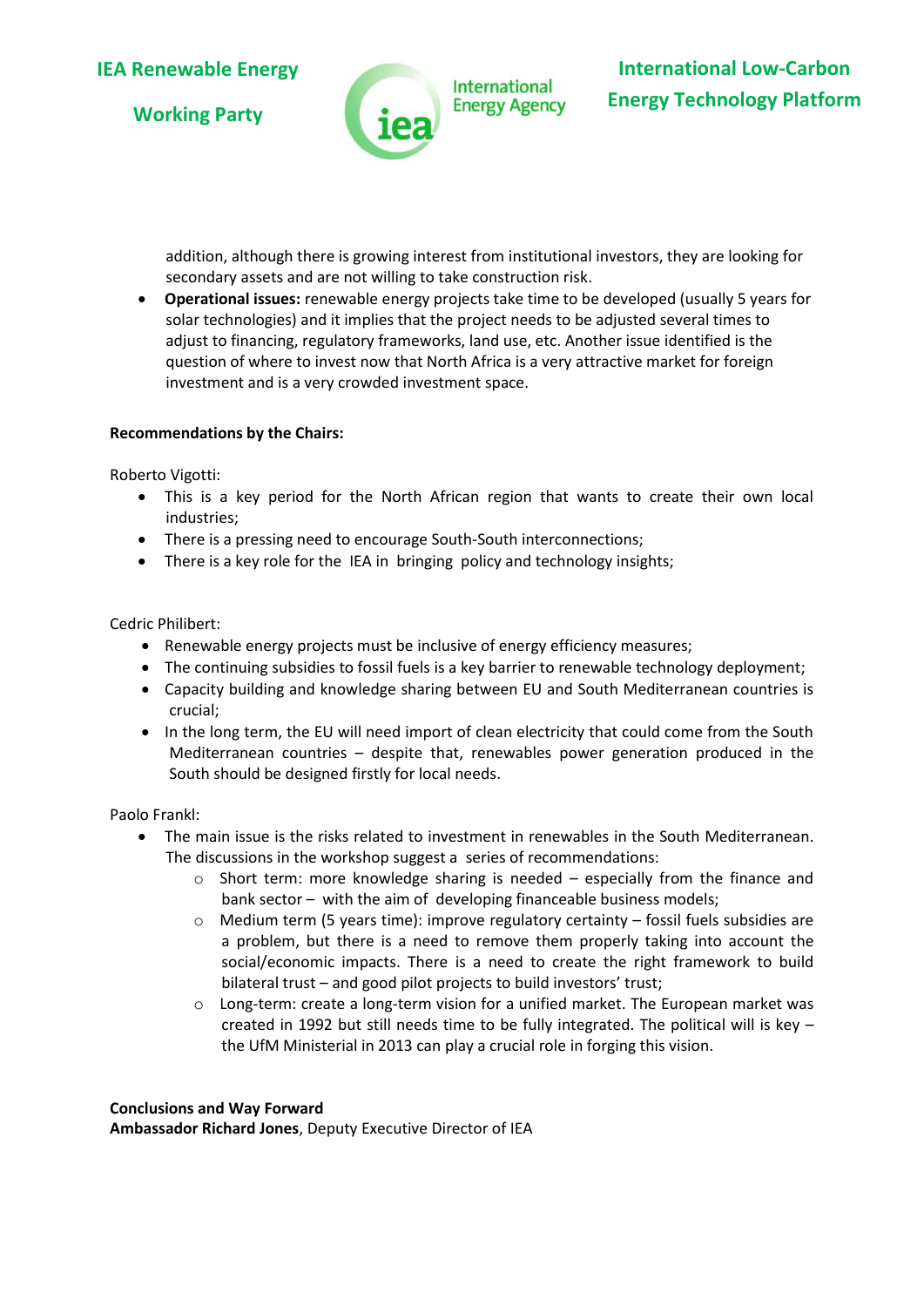**Working Party**



Although the global economic context and North African political uncertainties represent notable challenges, the well developed regional initiatives and local connections are a considerable strength and should provide a basis to implement actions on the ground.

The discussions highlighted the regional potential, the good progress and ambitious plans developed in some countries but also emphasised the challenges remaining to be overcome, most notably:

- The lack of market readiness for investment, with political and policy and regulatory uncertainty, unliberalsied markets and highly subsidised energy pricing;
- A shortage of the local technical and regulatory capacity and experience to create suitable investment climates and to develop projects;
- A reluctance amongst private-sector investors, given political and policy and regulatory uncertainties, and a lack of appropriate risk-proofing mechanisms;
- Insufficient data and experience to enable planners to adopt a whole-system approach to renewable technologies deployment, integrating energy efficiency and renewables as central parts of the solution to rapidly increasing energy demand, and taking into account the full spectrum of social and economic benefits;
- The lack of national grids and markets, let alone regional ones, and the tremendous need for investment capital to create them;

More specifically, we need to further reinforce our collaboration to:

- Share regionally experience of RE technologies and work together to share policy solutions as a way of developing best practice in creating a sustainable investment climate and in planning and developing projects;
- Develop a coherent financing model, with a coordinated regional approach from the development banks to off-set political risks and so enable private-sector investment;
- Ensure that projects are developed in a way that allocates benefits, including technology transfer and local content/job creation, equitably among the parties; this is essential for generating continuing domestic support.
- Articulate, a long-term vision for a harmonized regional (EU/MENA) market which is an essential factor in attracting investment, even if progress toward this is of necessity to be made gradually in stages over decades; and